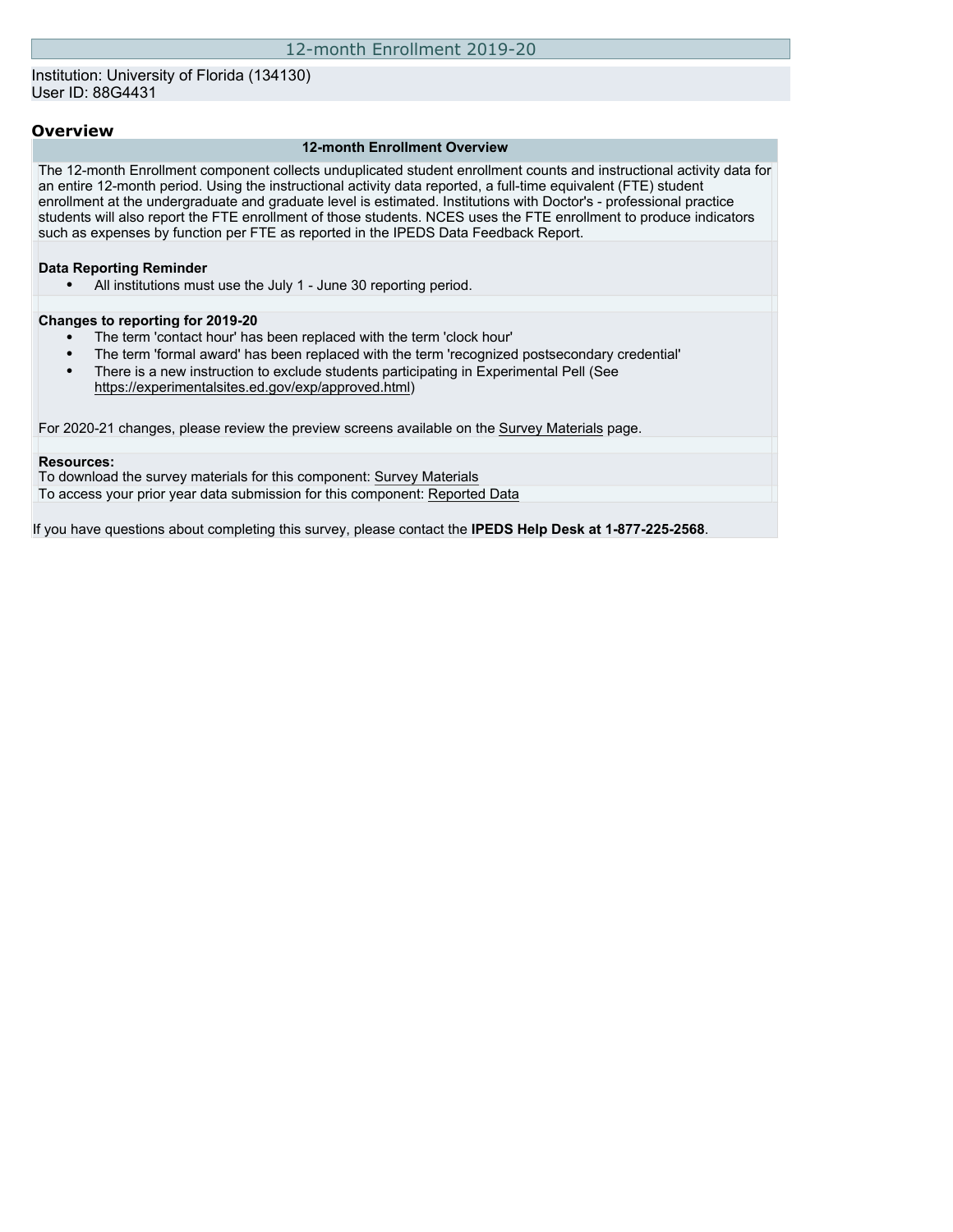# **Undergraduate Instructional Activity Type**

**Undergraduate instructional activity data in Part B may be reported in units of clock hours or credit hours.**

**Which instructional activity units will you use to report undergraduate instructional activity?**

**Please note that any graduate level instructional activity must be reported in credit hours.**

|  | Clock hours |  |
|--|-------------|--|
|--|-------------|--|

**O** Credit hours

O Both clock and credit hours (some undergraduate programs measured in clock hours and some measured in credit hours)

**You may use the space below to provide context for the data you've reported above.**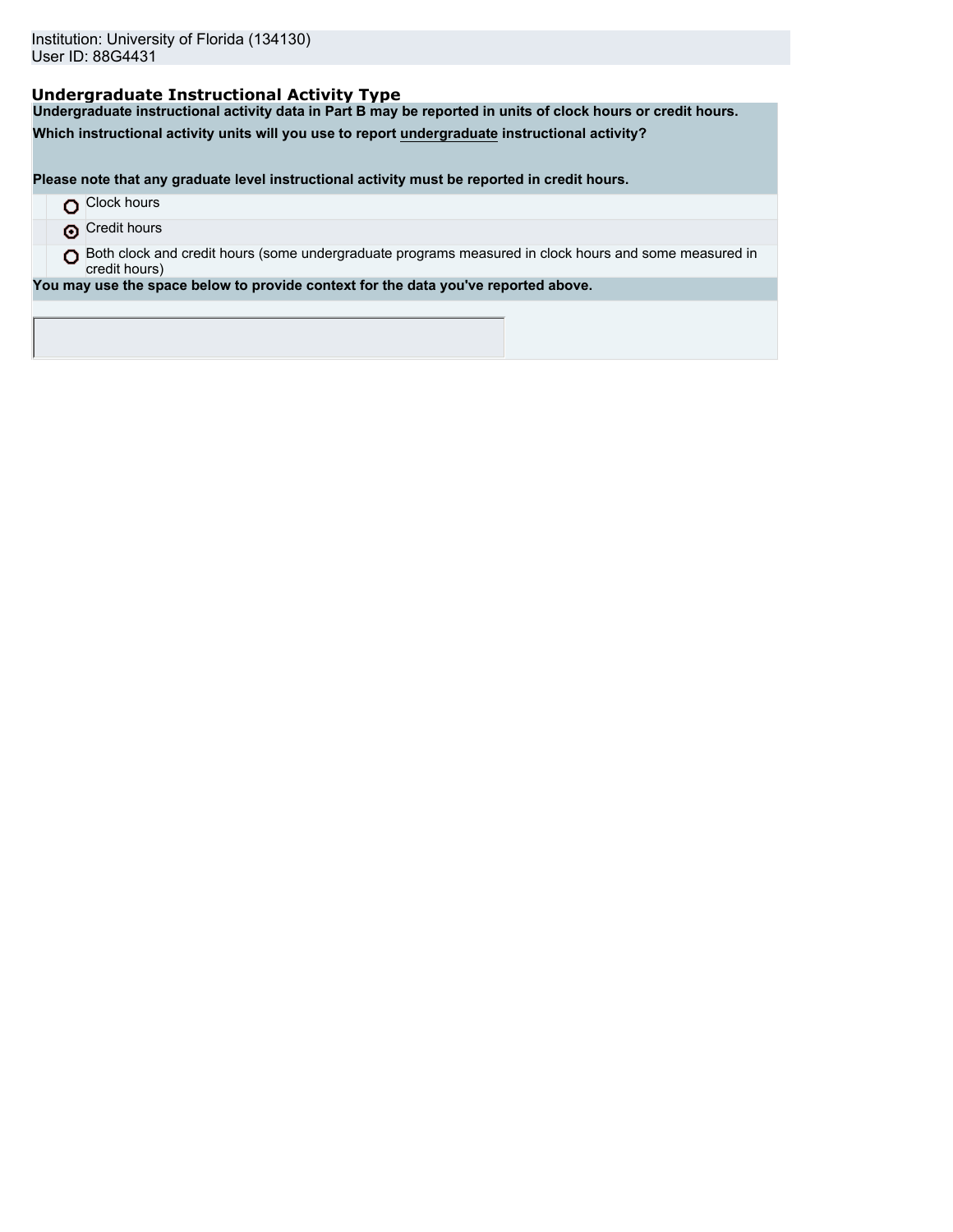## **Part A - Unduplicated Count**

## **12-month Unduplicated Count by Race/Ethnicity and Gender**

**July 1, 2018 - June 30, 2019**

### **Reporting Reminders:**

•**Report Hispanic/Latino individuals of any race as Hispanic/Latino**

•**Report race for non-Hispanic/Latino individuals only**

•**Even though Teacher Preparation certificate programs may require a Bachelor's degree for admission, they are**

**considered subbaccalaureate undergraduate programs, and students in these programs are undergraduate students.**

### **Graduate Student Reporting Reminder:**

•**Report all postbaccalaureate degree and certificate students as graduate students, including any doctor's - professional practice students (formerly first-professional)**

| <b>Men</b>                                |                        |                      |
|-------------------------------------------|------------------------|----------------------|
| Students enrolled for credit              | Undergraduate students | Graduate<br>students |
| Nonresident alien                         | 537                    | 2,291                |
| Hispanic/Latino                           | 3,655                  | 1,034                |
| American Indian or Alaska Native          | 33                     | 27                   |
| Asian                                     | 1,485                  | 511                  |
| <b>Black or African American</b>          | 916                    | 402                  |
| Native Hawaiian or Other Pacific Islander | 69                     | 18                   |
| White                                     | 9,013                  | 4,147                |
| Two or more races                         | 579                    | 139                  |
| Race and ethnicity unknown                | 745                    | 357                  |
| <b>Total men</b>                          | 17,032                 | 8,926                |
| Total men prior year                      | 17,112                 | 9,530                |

| <b>Women</b>                                                                                                                                  |                        |                      |
|-----------------------------------------------------------------------------------------------------------------------------------------------|------------------------|----------------------|
| Students enrolled for credit                                                                                                                  | Undergraduate students | Graduate<br>students |
| Nonresident alien                                                                                                                             | 554                    | 1,664                |
| Hispanic/Latino                                                                                                                               | 4,827                  | 1,485                |
| American Indian or Alaska Native                                                                                                              | 41                     | 22                   |
| Asian                                                                                                                                         | 1,623                  | 673                  |
| <b>Black or African American</b>                                                                                                              | 1,603                  | 740                  |
| Native Hawaiian or Other Pacific Islander                                                                                                     | 161                    | 30                   |
| White                                                                                                                                         | 11,179                 | 5,912                |
| Two or more races                                                                                                                             | 854                    | 211                  |
| Race and ethnicity unknown                                                                                                                    | 771                    | 441                  |
| <b>Total women</b>                                                                                                                            | 21,613                 | 11,178               |
| Total women prior year                                                                                                                        | 21,615                 | 11,346               |
| <b>Grand total (2018-19)</b>                                                                                                                  | 38,645                 | 20,104               |
| Prior year data:                                                                                                                              |                        |                      |
| Unduplicated headcount (2017-18)                                                                                                              | 38,727                 | 20,876               |
| ω<br>Total enrollment Fall 2018<br>NOTE: Grand total (2018-19) calculated above is expected to be greater than<br>Total enrollment Fall 2018. | 35,491                 | 16,727               |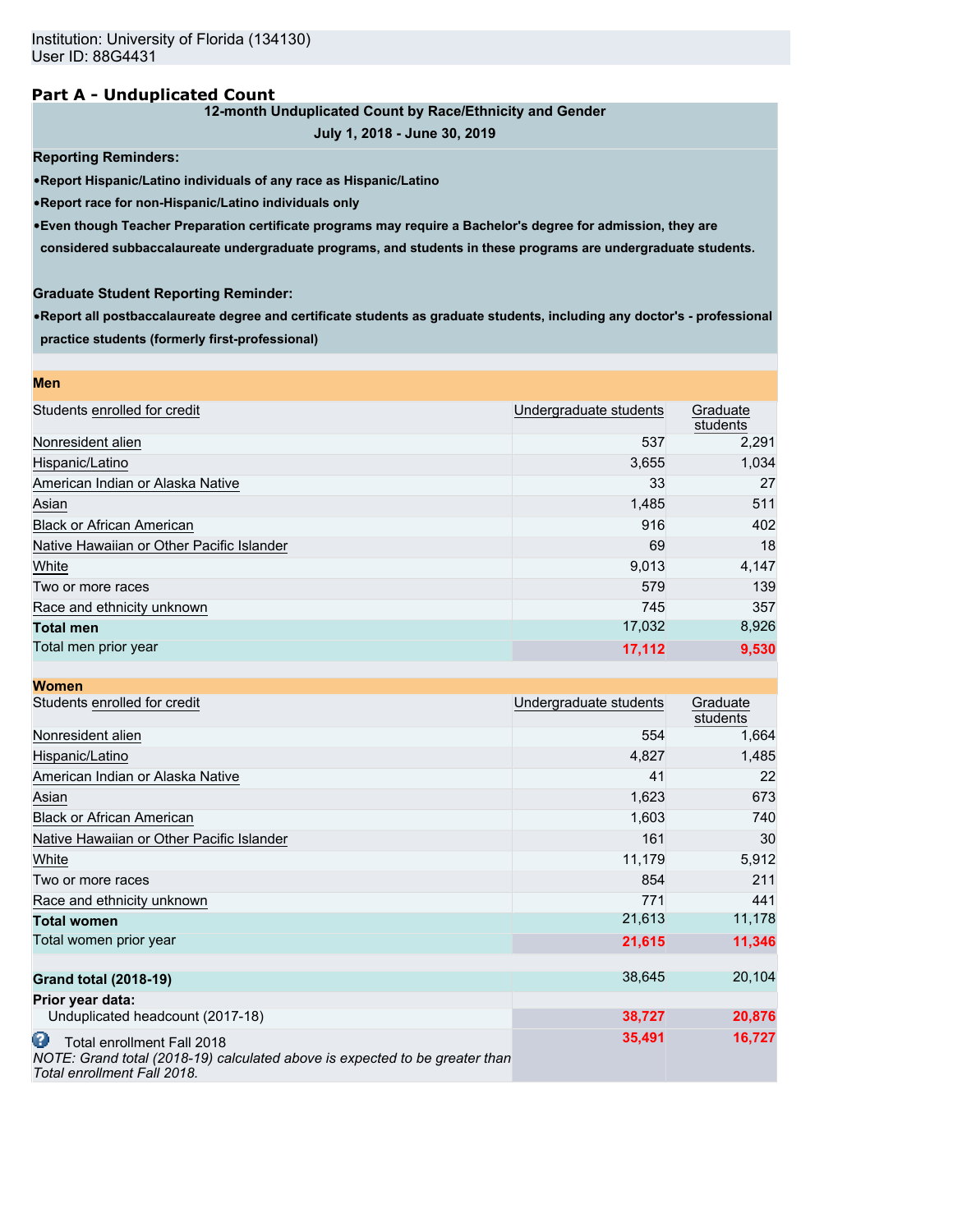# **Part B - Instructional Activity**

# **12-month Instructional Activity July 1, 2018 - June 30, 2019**

**Instructional Activity Reporting Reminder:**

•**Instructional activity is used to calculate an IPEDS FTE based on the institution's reported calendar system.**

•**Graduate credit hour activity should not include any doctor's – professional practice activity, the total of those students' FTE is entered separately instead.**

**FTE Reporting Reminder:**

•**Institutions need not report their own calculations of undergraduate or graduate FTE unless IPEDS FTE calculations would be misleading for comparison purposes among all IPEDS reporting institutions.**

|                                                                                                                                                                                                                                                                                                                                                                        |                                  | 2018-19 total<br>activity           |           | Prior year<br>data        |
|------------------------------------------------------------------------------------------------------------------------------------------------------------------------------------------------------------------------------------------------------------------------------------------------------------------------------------------------------------------------|----------------------------------|-------------------------------------|-----------|---------------------------|
| <b>Instructional Activity</b>                                                                                                                                                                                                                                                                                                                                          |                                  |                                     |           |                           |
| Undergraduate level:                                                                                                                                                                                                                                                                                                                                                   |                                  |                                     |           |                           |
| Credit hour activity                                                                                                                                                                                                                                                                                                                                                   |                                  |                                     | 1,048,650 | 1,015,943                 |
| <b>Graduate level:</b>                                                                                                                                                                                                                                                                                                                                                 |                                  |                                     |           |                           |
| Credit hour activity<br>(Do not include doctor's-professional practice instructional activity here; the total FTE of<br>those students should be entered separately below)                                                                                                                                                                                             |                                  |                                     | 269,130   | 272,446                   |
| <b>Full-Time Equivalent (FTE) of Students</b>                                                                                                                                                                                                                                                                                                                          |                                  |                                     |           |                           |
| Doctor's - professional practice level:                                                                                                                                                                                                                                                                                                                                |                                  |                                     |           |                           |
| Doctor's - professional practice FTE student estimate                                                                                                                                                                                                                                                                                                                  |                                  |                                     | 3,651     | 3,802                     |
|                                                                                                                                                                                                                                                                                                                                                                        |                                  |                                     |           |                           |
| Calendar system (as reported on the prior year IC Header survey component):                                                                                                                                                                                                                                                                                            |                                  |                                     |           | <b>Semester</b>           |
| If the IPEDS calculated FTE estimates below are not reasonable, AND you have reported the correct instructional<br>activity hours above, enter your best FTE estimate in the "Institution reported FTE" column below and save the page.<br>This option should be used ONLY if the calculated estimate is not reasonable for your institution and IPEDS<br>comparisons. |                                  |                                     |           |                           |
| Please provide your best estimate of undergraduate and graduate FTE for the 12-month reporting period only if the<br>calculated FTE estimate below is not reasonable for IPEDS comparison purposes:                                                                                                                                                                    |                                  |                                     |           |                           |
|                                                                                                                                                                                                                                                                                                                                                                        | <b>Calculated FTE</b><br>2018-19 | Institution reported<br>FTE 2018-19 |           | Prior year FTE<br>2017-18 |
| Undergraduate student FTE                                                                                                                                                                                                                                                                                                                                              | 34,955                           | 34,955                              |           | 33,865                    |
| Graduate student FTE<br>(excluding doctor's - professional practice student<br>FTE)                                                                                                                                                                                                                                                                                    | 11,214                           | 11.214                              |           | 11.352                    |
| Doctor's - professional practice student FTE                                                                                                                                                                                                                                                                                                                           |                                  | 3,651                               |           | 3,802                     |
| Total FTE student enrollment                                                                                                                                                                                                                                                                                                                                           |                                  | 49,820                              |           | 49,019                    |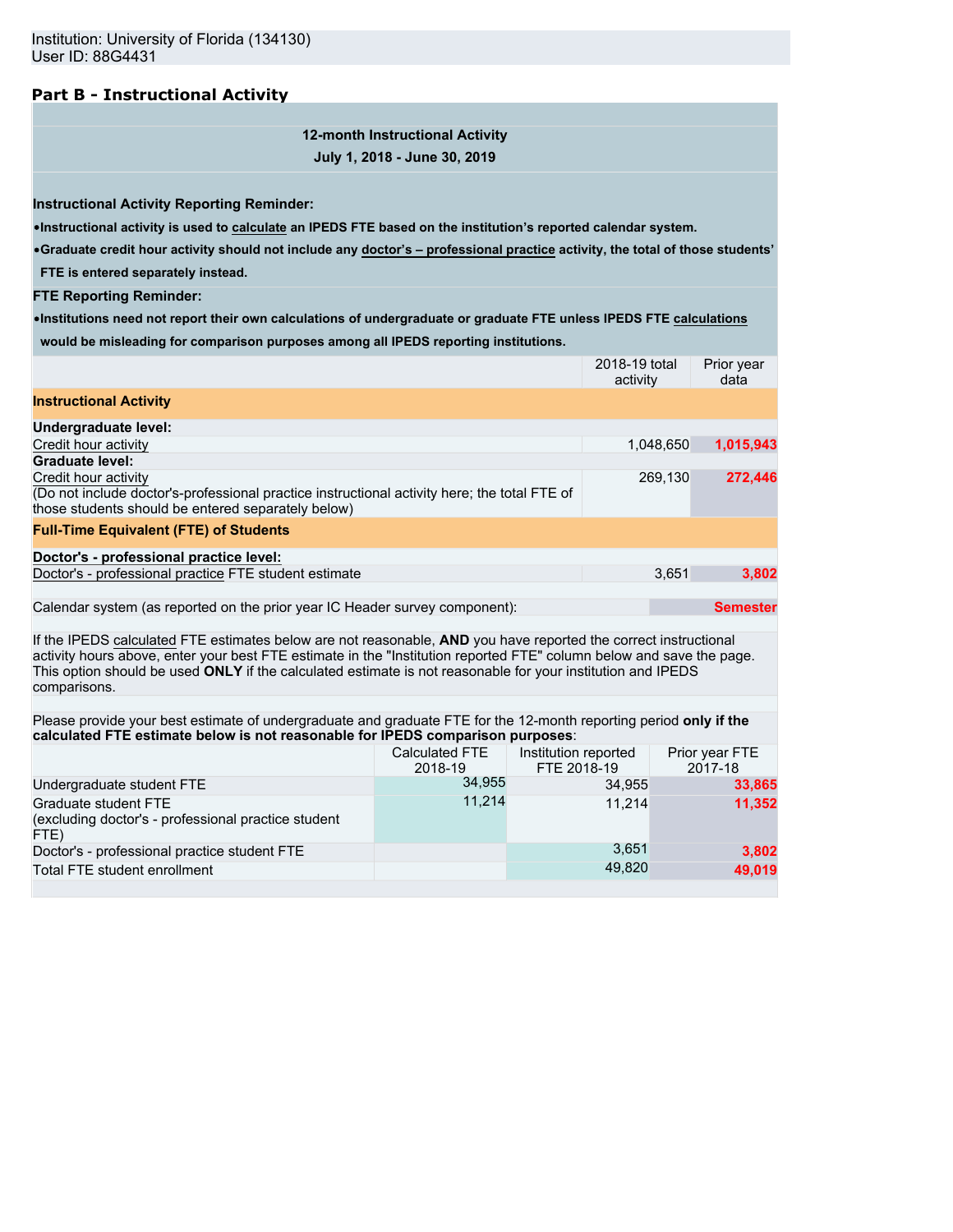## **Prepared by**

The name of the preparer is being collected so that we can follow up with the appropriate person in the event that there are questions concerning the data. The Keyholder will be copied on all email correspondence to other preparers. The time it took to prepare this component is being collected so that we can continue to improve our estimate of the reporting burden associated with IPEDS. Please include in your estimate the time it took for you to review instructions, query and search data sources, complete and review the component, and submit the data through the Data Collection System.

| Thank you for your assistance.                                                                     |                                           |                                                                                                              |                      |                                            |  |
|----------------------------------------------------------------------------------------------------|-------------------------------------------|--------------------------------------------------------------------------------------------------------------|----------------------|--------------------------------------------|--|
|                                                                                                    |                                           |                                                                                                              |                      |                                            |  |
| This survey component was prepared by:                                                             |                                           |                                                                                                              |                      |                                            |  |
|                                                                                                    | Reyholder                                 | SFA Contact                                                                                                  |                      | <b>HR Contact</b>                          |  |
|                                                                                                    | <b>Finance Contact</b>                    | Academic Library Contact                                                                                     |                      | $\Omega$ Other                             |  |
|                                                                                                    | Name: Cathy Lebo                          |                                                                                                              |                      |                                            |  |
|                                                                                                    | Email: clebo@aa.ufl.edu                   |                                                                                                              |                      |                                            |  |
|                                                                                                    |                                           |                                                                                                              |                      |                                            |  |
| survey component?                                                                                  |                                           | How many staff from your institution only were involved in the data collection and reporting process of this |                      |                                            |  |
|                                                                                                    | 4.00 Number of Staff (including yourself) |                                                                                                              |                      |                                            |  |
|                                                                                                    |                                           |                                                                                                              |                      |                                            |  |
| How many hours did you and others from your institution only spend on each of the steps below when |                                           |                                                                                                              |                      |                                            |  |
| responding to this survey component?                                                               |                                           |                                                                                                              |                      |                                            |  |
|                                                                                                    |                                           |                                                                                                              |                      |                                            |  |
| Exclude the hours spent collecting data for state and other reporting purposes.                    |                                           |                                                                                                              |                      |                                            |  |
| <b>Staff member</b>                                                                                | <b>Collecting Data</b><br><b>Needed</b>   | <b>Revising Data to Match</b><br><b>IPEDS Requirements</b>                                                   | <b>Entering Data</b> | <b>Revising and</b><br><b>Locking Data</b> |  |
| Your office                                                                                        | 2.00 hours                                | 1.00 hours                                                                                                   | 1.00 hours           | 8.00 hours                                 |  |
| <b>Other offices</b>                                                                               | 2.00 hours                                | 1.00 hours                                                                                                   | 0.00 hours           | 3.00 hours                                 |  |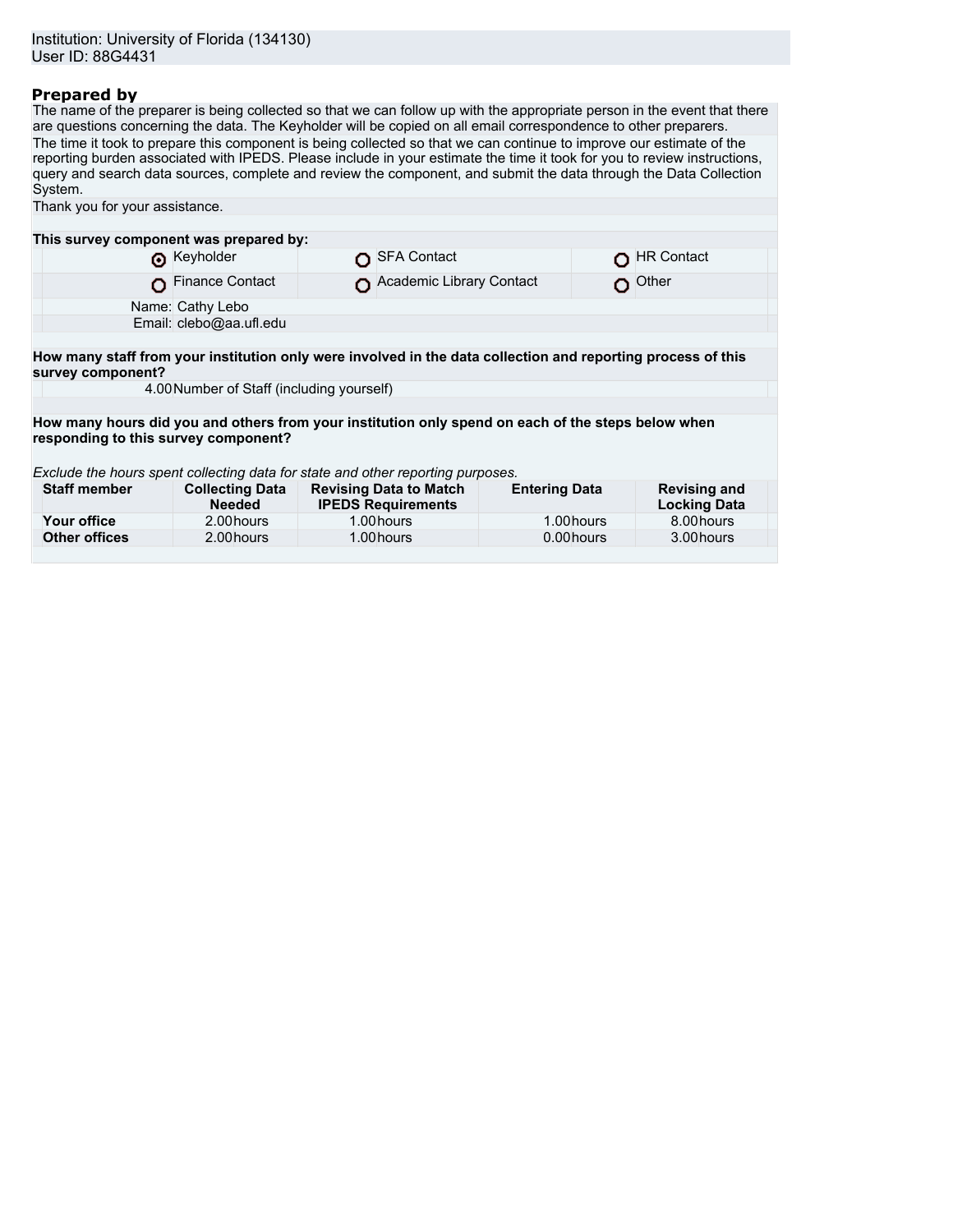### **Summary screen**

# **12-Month Enrollment Component Summary**

IPEDS collects important information regarding your institution. All data reported in IPEDS survey components become available in the IPEDS Data Center and appear as aggregated data in various Department of Education reports. Additionally, some of the reported data appears specifically for your institution through the College Navigator website and is included in your institution's Data Feedback Report (DFR). The purpose of this summary is to provide you an opportunity to view some of the data that, when accepted through the IPEDS quality control process, will appear on the College Navigator website and/or your DFR. College Navigator is updated approximately three months after the data collection period closes and Data Feedback Reports will be available through the [Data Center](https://nces.ed.gov/ipeds/use-the-data) and sent to your institution's CEO in November 2019.

Please review your data for accuracy. If you have questions about the data displayed below after reviewing the data reported on the survey screens, please contact the IPEDS Help Desk at: 1-877-225-2568 or ipedshelp@rti.org.

|                                                              | 12-Month Unduplicated Headcount and Full-Time Equivalent Students |        |
|--------------------------------------------------------------|-------------------------------------------------------------------|--------|
| Total 12-month unduplicated headcount                        |                                                                   | 58,749 |
|                                                              | Undergraduate student unduplicated headcount                      | 38,645 |
|                                                              | Graduate student unduplicated headcount                           | 20,104 |
|                                                              |                                                                   |        |
| Total 12-month full-time equivalent (FTE) student enrollment |                                                                   | 49,820 |
|                                                              | Undergraduate student FTE                                         | 34,955 |
|                                                              | Graduate student FTE                                              | 11,214 |
|                                                              | Doctor's-professional practice FTE                                | 3,651  |